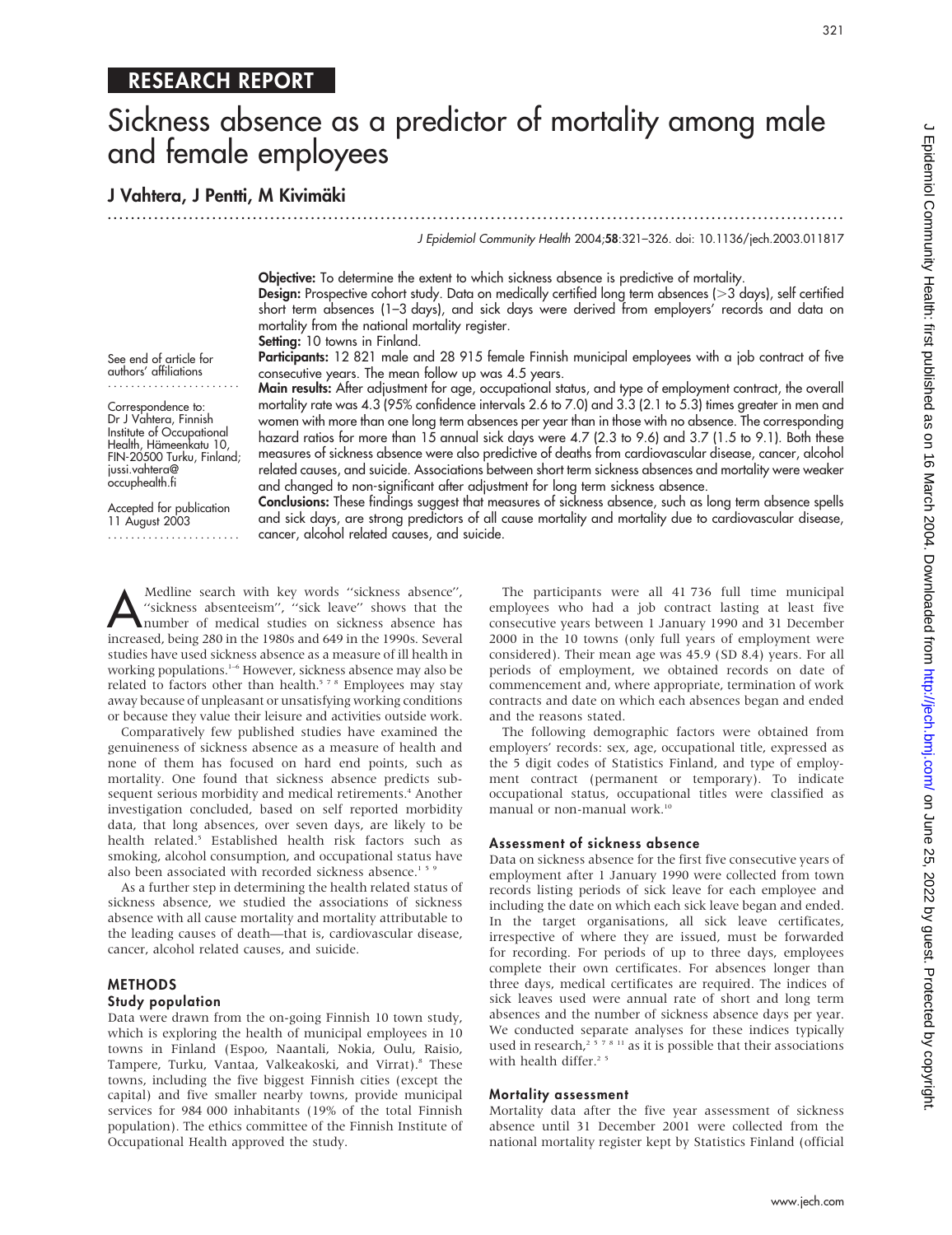|                                 |                  |               | Sickness absence                   |                                         |                                |                       |
|---------------------------------|------------------|---------------|------------------------------------|-----------------------------------------|--------------------------------|-----------------------|
|                                 |                  |               | Short term<br>$(1-3 \text{ days})$ | Long term<br>(over 3 days)              | Absence days                   | <b>Mortality</b>      |
|                                 | Participants (%) | <b>Deaths</b> | Rate ratio (95% CI)                | Rate ratio (95% CI)                     | Rate ratio (95% CI)            | Hazard ratio (95% CI) |
| $Sex*$                          |                  |               |                                    |                                         |                                |                       |
| Men                             | 12821 (31)       | 166           | 1.00                               | 1.00                                    | 1.00                           | 1.00                  |
| Women                           | 28915 (69)       | 209           |                                    | 1.59 (1.55 to 1.62) 1.24 (1.21 to 1.27) | 1.20 $(1.17 \text{ to } 1.23)$ | $0.50$ (0.41 to 0.61) |
| Age groupt                      |                  |               |                                    |                                         |                                |                       |
| $18 - 45$                       | 18187 (44)       | 72            | 1.00                               | 1.00                                    | 1.00                           | 1.00                  |
| >45                             | 23549 (56)       | 303           | $0.70$ (0.69 to 0.71)              | $1.09$ (1.06 to 1.11)                   | $1.25$ (1.22 to 1.28)          | $3.19$ (2.46 to 4.12) |
| Occupational status‡            |                  |               |                                    |                                         |                                |                       |
| Non-manual                      | 30390 (73)       | 242           | 1.00                               | 1.00                                    | 1.00                           | 1.00                  |
| Manual                          | 11259 (27)       | 133           | $1.13(1.11$ to $1.15)$             | 1.72 (1.68 to 1.76)                     | 1.68 (1.64 to 1.72)            | 1.33 (1.07 to 1.66)   |
| Type of employment <sup>+</sup> |                  |               |                                    |                                         |                                |                       |
| Permanent                       | 39213 (94)       | 362           | 1.00                               | 1.00                                    | 1.00                           | 1.00                  |
| Temporary                       | 2523(6)          | 13            | $0.88$ (0.84 to 0.91)              | $0.63$ (0.60 to 0.67)                   | $0.60$ (0.57 to 0.64)          | $0.85$ (0.49 to 1.48) |

Finnish government statistics), using the personal identification number assigned to each Finnish citizen. The database provides virtually complete population mortality data.<sup>12</sup> The dates and causes (from death certificates) of death were obtained for all the participants. In addition to all cause mortality, we analysed deaths from cardiovascular diseases (ICD9 codes 390–459, ICD10 I00–I99)13 14 and cancer (ICD9 140–208, ICD10 C00–C97) as well as deaths from cancer, separately for smoking related (ICD9 140, 141, 143–150, 157, 160–163, 188, 189, ICD10 C00–C06, C09–C15, C25, C30–C34, C38, C64–C68) and other cancer,<sup>15</sup> and deaths from alcohol related causes (ICD9 141, 143–146, 148–150, 155, 161, 291, 303, 571, 800–998; ICD10 C01–C06, C09, C10, C12–C15, C22, C32, F10, K70, S00-Y91),<sup>16</sup> and suicide (ICD9 E95; ICD10 X60–X84).

## Statistical analysis

We checked the records for inconsistencies and combined any overlapping or consecutive periods of sickness absence. For each employee, the numbers of sickness absences and their lengths were computed. As in earlier studies,<sup>12</sup> Poisson regression models were fitted to these data to estimate the associations with sex, age group ( $\leq 45$  versus >45 years in the beginning of the follow up), occupational status (manual versus non-manual occupation) and type of employment (temporary versus permanent). Use of the Poisson model implies that the between individual variance in the frequency of absence is equal to the expected frequency of absence. Because the dispersion of absences was greater than that predicted by the Poisson model, we used the square root of deviance divided by degrees of freedom to adjust for standard errors<sup>1</sup>

To study the association between sickness absence and mortality, indices of absence were categorised into four groups. The person years at risk (of dying) were calculated for each participant from the first day after the five year period at work until 31 December 2001. We used Cox proportional hazard models to estimate the hazard ratios and 95% confidence intervals comparing mortality at each level of absences with no absences. Hazard ratios were adjusted for sex, age in 10 year categories, occupational status and type of employment when appropriate.

We also studied whether the results of all cause mortality were replicable with one year absence records. Instead of five years, all employees who had a job contract of one year or more during the study period were included. This resulted in a cohort of 71 749 full time municipal employees. Their absence records for the first year of employment were obtained as well as mortality after this year (988 deaths during the mean follow up of 7.3 years). We split the follow up period of mortality into two halves  $(0-5 \text{ years})$  > years) to explore the short and long term associations of absences with mortality.

The analyses were performed using the GENMOD and PHREG procedures in the SAS 8.2 program.

## RESULTS

For the 12 821 male and 28 915 female full time employees, we identified 407 279 sickness absences for a total of 2 679 466 sickness absence days during a five year period at work. In men, mean rate of short term absences per year was 0.92 and that of long term absences 0.62 resulting in 11.6 absence days per year on the average. In women, the corresponding figures were 1.44, 0.77, and 13.9. During the follow up of 185 717 person years (mean 4.5 years) there were 375 deaths of which 76 were from cardiovascular disease, 53 from smoking related cancer, 112 from other cancer, 109 from alcohol related causes, and 36 from suicides.

As shown in table 1, demographic characteristics were associated with sickness absence and mortality. Male sex was associated with a lower sickness absence rate across all the indicators and higher mortality. Higher age increased the risk of long term absences, total number of absence days and mortality, but decreased the risk of short term absences. Manual occupation was associated with a higher risk of absence and also with a higher mortality. Temporary employees had lower absence rate than permanent employees.

Table 2 shows the associations between sickness absence and mortality by sex. In relation to long term absences, mortality increased as the absence rates increased. Men and women with more than one long absence spell per year had a 3.3 to 4.3 times higher risk of death than those with no such absences. Employees with over 15 absence days per year had a 3.7 to 4.7 times excess risk of mortality. The association of short term absences with mortality was substantially weaker. When analysed in the same model with long term absences, the association of short term absences with mortality vanished altogether while the association of long term absences with mortality remained unchanged (data not shown).

As shown in table 3, sickness absence associated with mortality across age groups, in non-manual and manual employees, and in permanent employees. No significant association between absence and deaths was found in temporary employees. A stratified analysis by sex and occupational status gives very similar results: more than one long absence spell per year was associated with a hazard ratio of 4.91 (95% CI 2.54 to 9.51) in non-manual men, 4.14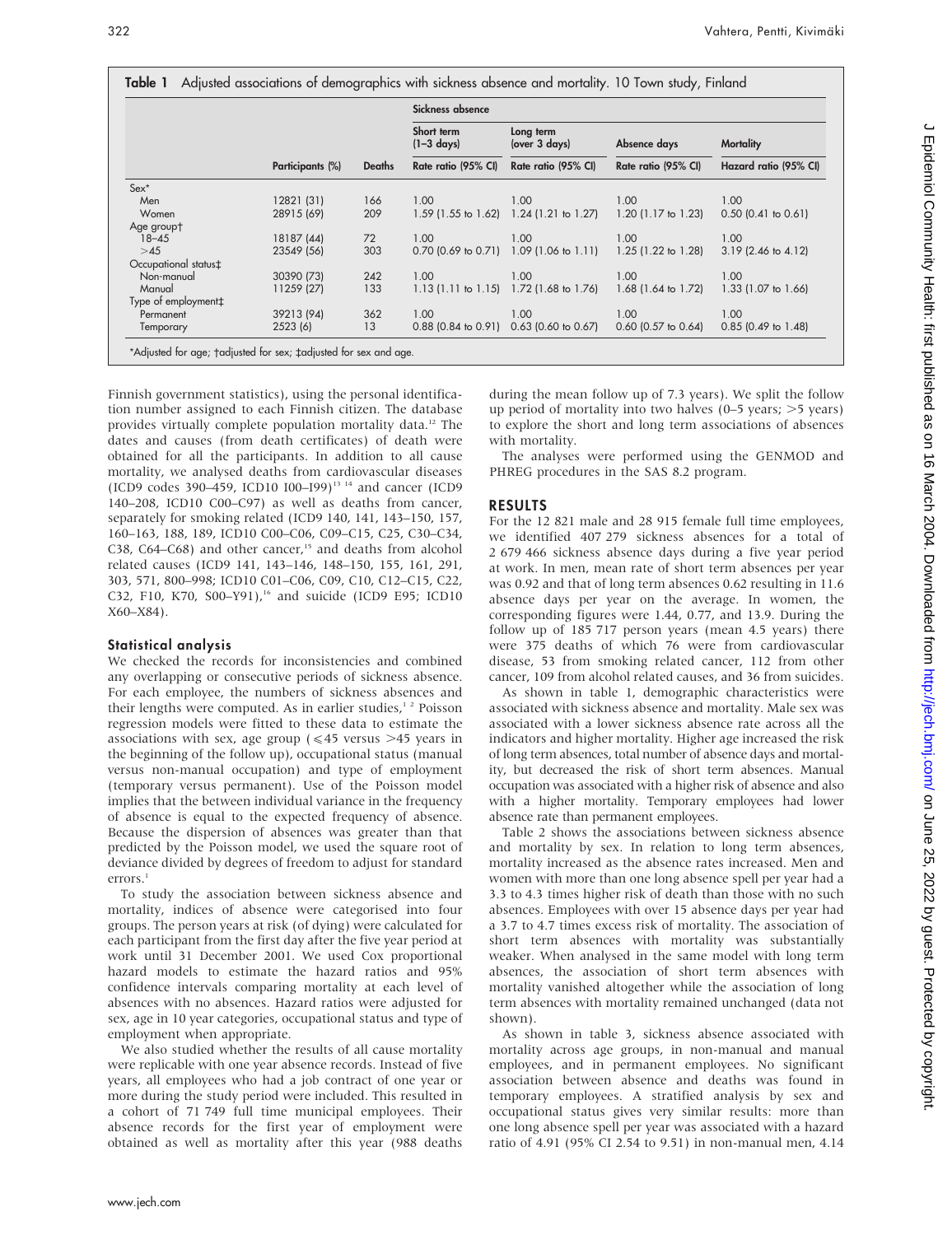Table 2 Adjusted associations of sickness absence with death from all causes. 10 Town study, Finland

|                                  | Men                           |               |                        | Women                         |               |                        |
|----------------------------------|-------------------------------|---------------|------------------------|-------------------------------|---------------|------------------------|
| Measure of sickness absence*     | Number of<br>participants (%) | <b>Deaths</b> | Hazard ratio (95% CI)t | Number of<br>participants (%) | <b>Deaths</b> | Hazard ratio (95% CI)t |
| Short term absences (1-3 days)   |                               |               |                        |                               |               |                        |
| $\mathbf{0}$                     | 2272 (18)                     | 30            | 1.00                   | 2258 (8)                      | 13            | 1.00                   |
| $>0-1$                           | 6160 (48)                     | 76            | 1.06 (0.69 to 1.62)    | 10895 (38)                    | 67            | 1.17 (0.65 to 2.12)    |
| $>1-2$                           | 2758 (21)                     | 38            | 1.41 (0.87 to 2.28)    | 8536 (29)                     | 56            | 1.36 (0.74 to 2.49)    |
| >2                               | 1631 (13)                     | 22            | 1.59 (0.91 to 2.77)    | 7226 (25)                     | 73            | 2.33 (1.29 to 4.22)    |
| Long term absences ( $>$ 3 days) |                               |               |                        |                               |               |                        |
| $\Omega$                         | 3547 (28)                     | 23            | 1.00 <sub>1</sub>      | 5683 (20)                     | 23            | 1.00                   |
| $>0 - 0.5$                       | 4324 (34)                     | 49            | $1.89$ (1.15 to 3.11)  | 9547 (33)                     | 37            | $0.99$ (0.59 to 1.66)  |
| $>0.5-1$                         | 2197 (17)                     | 31            | 2.46 (1.42 to 4.27)    | 5537 (19)                     | 41            | 1.88 (1.13 to 3.14)    |
| >1                               | 2753 (21)                     | 63            | 4.25 (2.57 to 7.03)    | 8148 (28)                     | 108           | 3.33 (2.12 to 5.26)    |
| Absence days                     |                               |               |                        |                               |               |                        |
| $\Omega$                         | 1247 (10)                     | 9             | 1.00                   | 1148(4)                       | 5             | 1.00                   |
| $>0-7$                           | 6194 (48)                     | 48            | 1.29 (0.63 to 2.63)    | 12685 (44)                    | 47            | $1.01$ (0.40 to 2.55)  |
| $>7 - 15$                        | 2466 (19)                     | 28            | 1.99 (0.93 to 4.24)    | 6772 (23)                     | 36            | 1.45 (0.57 to 3.70)    |
| >15                              | 2914 (23)                     | 81            | 4.73 (2.34 to 9.55)    | 8310 (29)                     | 121           | $3.72$ (1.51 to 9.14)  |

\*The indices of sickness absence are annual rate of short and long term absences and the number of sickness absence days per year, based on data from five consecutive years at work; †adjusted for age in 10 year categories, occupational status and type of employment contract.

|  |  | Table 3 Adjusted associations of sickness absence with death by demographics. 10 Town study, Finland |  |  |  |  |  |  |  |  |  |  |
|--|--|------------------------------------------------------------------------------------------------------|--|--|--|--|--|--|--|--|--|--|
|--|--|------------------------------------------------------------------------------------------------------|--|--|--|--|--|--|--|--|--|--|

| <b>Measure of sickness</b> | Age groupt            |                                                                                                                                                                                                                                   | Occupational statust |                                          | Type of employment†                                                                                                         |                                           |
|----------------------------|-----------------------|-----------------------------------------------------------------------------------------------------------------------------------------------------------------------------------------------------------------------------------|----------------------|------------------------------------------|-----------------------------------------------------------------------------------------------------------------------------|-------------------------------------------|
| absence*                   | $18-45$ years         | over 45 years                                                                                                                                                                                                                     | Non-manual           | Manual                                   | Permanent                                                                                                                   | <b>Temporary</b>                          |
| Long term absences         |                       |                                                                                                                                                                                                                                   |                      |                                          |                                                                                                                             |                                           |
| $\Omega$                   | 1.00                  | 1.00                                                                                                                                                                                                                              | 1.00                 | 1.00                                     | 1.00                                                                                                                        | 1.00                                      |
| $>0 - 0.5$                 | 1.86 (0.77 to 4.41)   |                                                                                                                                                                                                                                   |                      |                                          | 1.31 $(0.88 \text{ to } 1.95)$ 1.44 $(0.93 \text{ to } 2.21)$ 1.19 $(0.62 \text{ to } 2.29)$ 1.43 $(0.99 \text{ to } 2.08)$ | $0.95$ (0.23 to 3.90)                     |
| $>0.5-1$                   | $2.63$ (1.06 to 6.50) |                                                                                                                                                                                                                                   |                      |                                          | 2.09 (1.38 to 3.16) 2.73 (1.75 to 4.26) 1.20 (0.60 to 2.40) 2.27 (1.54 to 3.34)                                             | $0.68$ (0.07 to 6.12)                     |
| >1                         | 4.19 (1.81 to 9.70)   |                                                                                                                                                                                                                                   |                      |                                          | $3.78$ (1.69 to 5.15) $4.70$ (3.13 to 7.06) 2.33 (1.29 to 4.23) 3.94 (2.78 to 5.58)                                         | 2.58 (0.62 to 10.65)                      |
| Absence days               |                       |                                                                                                                                                                                                                                   |                      |                                          |                                                                                                                             |                                           |
| 0                          | 1.00                  | 1.00                                                                                                                                                                                                                              | 1.00                 | 1.00                                     | 1.00                                                                                                                        | 1.00                                      |
| $>0-7$                     | 2.07 (0.28 to 15.47)  |                                                                                                                                                                                                                                   |                      |                                          | 1.13 (0.62 to 2.03) 1.24 (0.64 to 2.43) 1.01 (0.36 to 2.89) 1.29 (0.70 to 2.36)                                             | $0.51$ (0.09 to 2.85)                     |
| $>7 - 15$                  | 2.93 (0.38 to 22.43)  | $1.68$ (0.91 to 3.12)                                                                                                                                                                                                             |                      | 1.96 (0.97 to 3.93) 1.26 (0.43 to 3.66)  |                                                                                                                             | 1.90 (1.02 to 3.55) 0.68 (0.09 to 5.03)   |
| >15                        | 7.49 (1.01 to 55.34)  | 4.16 (2.34 to 7.40)                                                                                                                                                                                                               |                      | 5.30 (2.75 to 10.23) 2.73 (1.00 to 7.49) |                                                                                                                             | 4.69 (2.60 to 8.47) 2.34 (0.43 to 12.76)  |
| $-1$ . I. $\ell$ . I.      |                       | $\mathbf{r}$ , and the contract of the contract of the contract of the contract of the contract of the contract of the contract of the contract of the contract of the contract of the contract of the contract of the contract o |                      |                                          |                                                                                                                             | $\sim$ $\sim$ $\sim$ $\sim$ $\sim$ $\sim$ |

\*The indices of sickness absence are annual rate of long term absences (.3 days) and the number of sickness absence days per year, based on data from five consecutive years at work; †hazard ratios are adjusted tor age in 10 year categories, occupational status, and type of employment contract.

(95% CI 2.45 to 7.00) in non-manual women, 3.13 (95% CI 1.41 to 6.96) in manual men, and 1.42 (95% CI 0.59 to 3.46) in manual women.

Table 4 shows the associations between absence rate and specific causes of death. Employees with more than one long absence spell per year had 4.2 (95% CI 2.0 to 8.9) times higher mortality from cardiovascular disease, 3.0 (95% CI 1.8 to 5.0) times higher mortality from all cancer (not shown in the table), 4.4 (95% CI 2.4 to 8.1) times higher mortality from alcohol related causes and 7.7 (95% CI 2.2 to 27.0) times higher mortality from suicide. The association between absence and cancer was more attributable to cancer not related to smoking than to smoking related cancer. A corresponding risk profile of cause specific mortality was found for employees with over 15 absence days per year.

To explore the short and long term associations of absences with mortality, we used data on one year absence records from a larger sample of all those employees who had a job contract of at least one year during the study period. Table 5 shows the associations between sickness absence and

|                                 | Cause of deatht                         |                                         |                                |                                         |                        |
|---------------------------------|-----------------------------------------|-----------------------------------------|--------------------------------|-----------------------------------------|------------------------|
| Measure of sickness<br>absence* | Cardiovascular disease<br>$(76$ deaths) | Smoking related cancer<br>$(53$ deaths) | Other cancer<br>$(112$ deaths) | Alcohol related cause<br>$(109$ deaths) | Suicide<br>(36 deaths) |
| Long term absences              |                                         |                                         |                                |                                         |                        |
| $\Omega$                        | 1.00                                    | 1.00                                    | 1.00                           | 1.00 <sub>1</sub>                       | 1.00                   |
| $>0-0.5$                        | 1.79 (0.82 to 3.91)                     | 1.59 (0.69 to 3.68)                     | $1.14$ (0.56 to 2.33)          | $1.11$ (0.56 to 2.20)                   | 2.03 (0.54 to 7.68)    |
| $>0.5-1$                        | 1.57 (0.63 to 3.91)                     | 1.21 $(0.45 \text{ to } 3.26)$          | 2.84 (1.44 to 5.63)            | 2.49 (1.27 to 4.89)                     | 3.03 (0.75 to 12.35)   |
| >1                              | 4.19 (1.96 to 8.94)                     | 1.95 (0.83 to 4.60)                     | 3.72 (1.95 to 7.06)            | 4.44 (2.40 to 8.12)                     | 7.73 (2.22 to 26.98)   |
| Absence days                    |                                         |                                         |                                |                                         |                        |
| $\Omega$                        | 1.00                                    | 1.00                                    | 1.00 <sub>1</sub>              | 1.00 <sub>1</sub>                       | 1.00 <sub>1</sub>      |
| $>0-7$                          | 2.07 (0.48 to 8.85)                     | 1.83 (0.43 to 7.87)                     | $1.61$ (0.38 to 6.87)          | $0.75$ (0.31 to 1.82)                   | $0.53$ (0.11 to 2.58)  |
| $>7 - 15$                       | 1.99 (0.43 to 9.31)                     | 1.68 (0.36 to 7.89)                     | 2.84 (0.66 to 12.29)           | 1.32 (0.52 to 3.32)                     | 1.04 (0.21 to 5.31)    |
| >15                             | 7.35 (1.75 to 30.83)                    | 2.81 (0.65 to 12.21)                    | 7.96 (1.93 to 32.85)           | $3.23$ (1.36 to 7.65)                   | 3.36 (0.76 to 14.94)   |

\*The indices of sickness absence are annual rate of long term absences (.3 days) and the number of sickness absence days per year, based on data from five consecutive years at work; †hazard ratios are adjusted for age in 10 year categories, occupational status, and type of employment contract.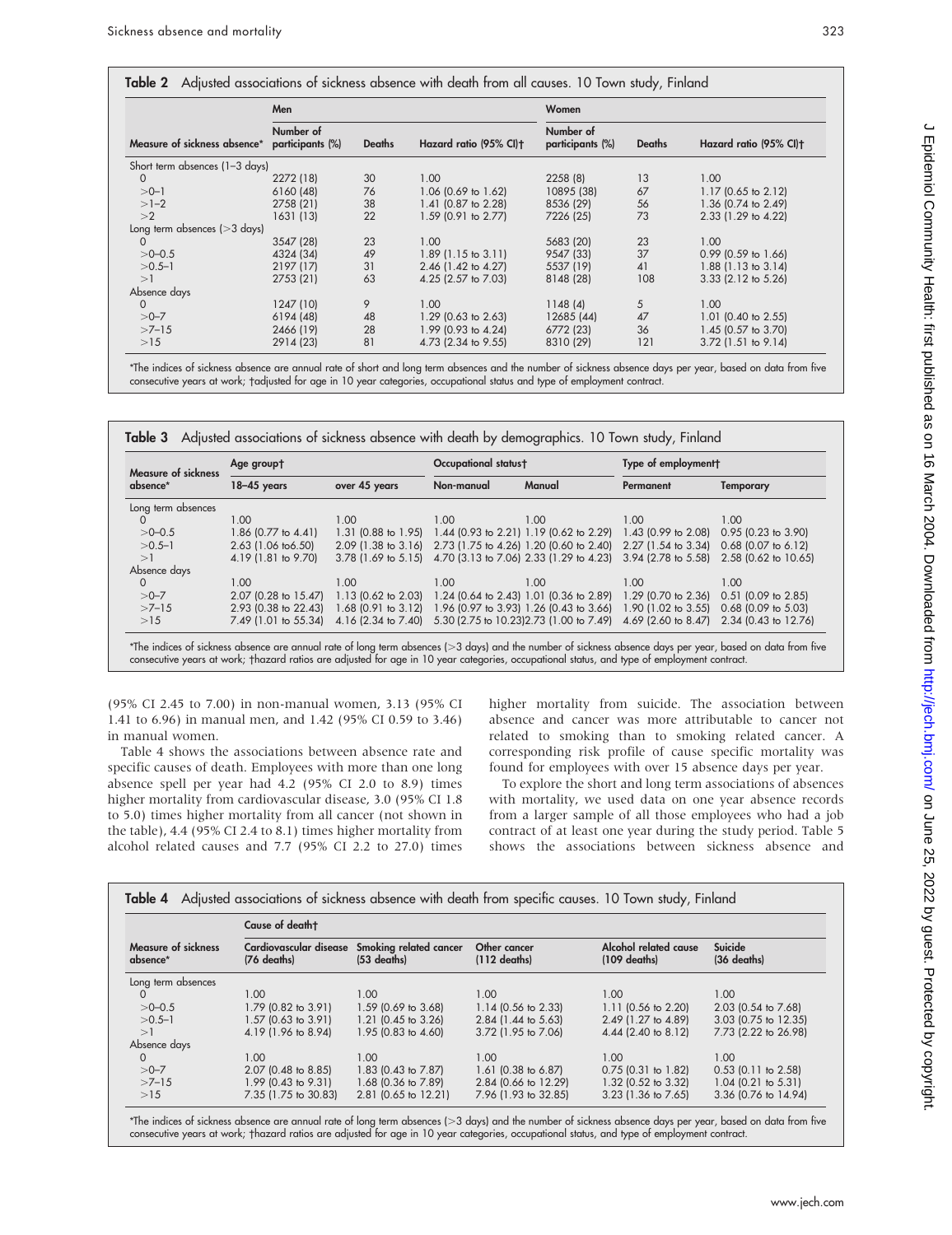|                     | Deaths within five years |                           |                          |                               | Deaths after five yearst |                               |                          |                              |
|---------------------|--------------------------|---------------------------|--------------------------|-------------------------------|--------------------------|-------------------------------|--------------------------|------------------------------|
|                     | Men                      |                           | Women                    |                               | Men                      |                               | Women                    |                              |
|                     | Participants<br>(deaths) | Hazard ratio‡<br>(95% CI) | Participants<br>(deaths) | Hazard ratio (95% CI)         | Participants<br>(deaths) | Hazard ratio (95% CI)         | Participants<br>(deaths) | Hazard ratio (95% CI)        |
| Short term absences |                          |                           |                          |                               |                          |                               |                          |                              |
|                     | 0543 (118)               |                           | 8252 (91)                |                               | 8761 (118)               | 00.1                          | 14799 (98)               | 00.1                         |
| $1 - 2$             | 6937 (80)                | $1.16(0.87)$ to $1.54$    | 21730 (88)               | $0.97$ (0.72 to 1.30)         | 5780 (91)                | .29(0.98 <sub>b</sub> 1.69)   | 17350 (105)              | $.01(0.77)$ to 1.33          |
|                     | 2154 (37)                | 2.12 (1.46 to 3.08)       | 12133 (66)               | $1.66$ (1.20 to 2.29)         | 1725 (23)                | $.32(0.84 \text{ to } 2.07)$  | 9378 [73]                | $1.52$ (1.12 to $2.07$ )     |
| Long term absences  |                          |                           |                          |                               |                          |                               |                          |                              |
|                     | 13097 (115)              | $\frac{8}{1}$             | 30188 (97)               |                               | 10689 (127)              | $\frac{8}{10}$                | 23920 (117)              |                              |
|                     | 3972 (51)                | 1.40 (1.01 to 1.96)       | 12462 (61)               | $.45(1.06)$ to $2.00$         | 3345 (53)                | .24(0.90 to 1.72)             | 9928 (80)                | .53 (1.15 to 2.04)           |
|                     | 2565 (69)                | 2.67 (1.96 to 3.65)       | 9465 (87)                | $2.43(1.81)$ to $3.26$        | 2232 (52)                | $.76$ (1.26 to 2.46)          | 7679 (79)                | $.80(1.35 \text{ to } 2.41)$ |
| Absence days        |                          |                           |                          |                               |                          |                               |                          |                              |
|                     | 7949 (77)                | $\frac{8}{100}$           | 2643 (50)                |                               | 6508 (78)                | 0.00                          | 10110 (53)               | $\frac{8}{1}$                |
| $1 - 15$            | 8262 (63)                | 0.90(0.64 b 1.26)         | 27638 (90)               | $1.00(0.71)$ to $1.42$        | 6784 (85)                | $1.14(0.84 \text{ to } 1.56)$ | 21795 (119)              | 1.15(0.83 <sub>b</sub> 1.59) |
|                     | 3423 (95)                | 2.66 (1.95 to 3.63)       | 11834 (105)              | $2.16(1.54 \text{ to } 3.04)$ | 2974 (69)                | $.76(1.26)$ to $2.46$         | 9622 (104)               | .85 (1.33 to 2.58)           |

## Key points

- 324 Vahtera, Pentti, Kivima¨ki
- J Epidemiol Community Health: first published as on 16 March 2004. Downloaded from <http://jech.bmj.com/> on June 25, 2022 by guest. Protected by copyright. Epidemiol Community Health: first published as on 16 March 2004. Downloaded from http://jech.bmj.com/ on June 25, 2022 by guest. Protected by copyright

## • Men and women with more than one long absence spell or over 15 absence days per year are at increased risk of death.

- Increased risk of death relates to overall mortality and mortality attributable to cardiovascular disease, cancer, alcohol related causes, and suicide.
- The association between short term absences and mortality is substantially weaker.

mortality after adjustment for age in 10 year categories, occupational status, and type of employment contract. In men and women, long term sickness absences and sick days predicted mortality within and after the first five years of follow up. Short absence spells were associated with mortality during both periods of follow up in women, but in men the association was observed only within the first five years.

For both follow up periods, the associations between sickness absence and cause specific mortality followed the same pattern as all cause mortality (data not shown). For example, employees with more than one long absence spell per year had 1.9 (95% CI 1.2 to 3.0) times higher cardiovascular mortality in the first five years of follow up, and 2.1 (95% CI 1.3 to 3.2) times higher cardiovascular mortality after this period. The corresponding figures for cancer were 2.4 (95% CI 1.2 to 3.3) and 1.4 (95% CI 1.0 to 2.0). For deaths from alcohol related causes, the figures were 3.4 (95% CI 2.3 to 5.1) and 2.2 (95% CI 1.5 to 3.3), and for suicide 2.8 (95% CI 1.8 to 4.5) and 2.0 (95% CI 0.9 to 4.2).

## **DISCUSSION**

No previously published study so far has linked sickness absence with all cause and cause specific mortality. Our findings on municipal employees show that high rates of sickness absence are associated with increased mortality. The specific strengths of this study were a large sample size covering all municipal occupations, the use of reliable absence and mortality registers, and determination of sickness absence levels on the basis of a long period of employment, minimising the effect of chance on the measurement of the predictor. A limitation was lack of data on other indicators of health and health risk behaviours.

Our findings suggest that increasing rate of long term sickness absence is associated with gradually increasing death rate in men and women, across age and occupational groups, and for both five and one year absence records. The association between long term sickness absence is unlikely to result from sickness absence close to death, because the association remained even after excluding such absences. The results on the annual number of absence days closely corresponded to those obtained for long term absences,

## Policy implications

- Absence data provide an important source of information about health or consequences of ill health in working populations.
- Sickness absence data cover information on the health problems that the employees face in their everyday life. The impact of measurement on the responses obtained is minimised.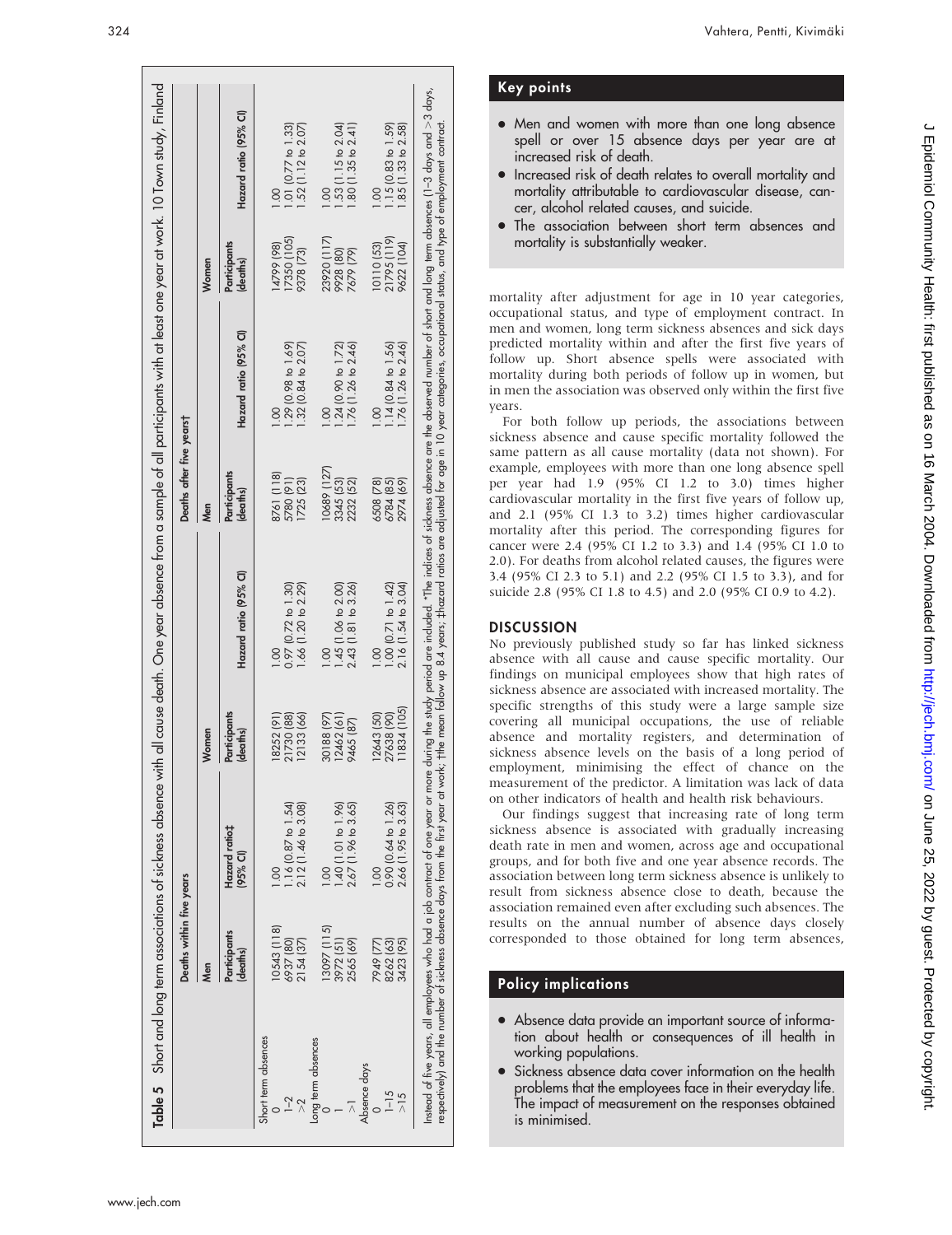showing increased mortality for employees with more than 15 absence days per year.

Our data on cause specific mortality suggest that long term sickness absence and sick days reflect a large variety of diseases including those related to health risk behaviours. These indices of absence predicted cardiovascular and cancer mortality, two leading causes of death in Western societies,<sup>17</sup> suicide, a marker of depression or other mental health problems, as well as deaths from smoking and alcohol related causes.15 16 Our prospective results are in line with an earlier retrospective study that found an association between sickness absence and suicide in men.<sup>17</sup> A high rate of sickness absence found for heavy drinkers<sup>6</sup> is likely to be attributable to a greater incidence of alcohol induced diseases, a more severe course of these or other diseases, and poorer treatment or compliance to treatment. In this study, long sick leaves predicted mortality from cardiovascular disease, cancer, and alcohol related causes within the first five years after the assessment of absences, and also after this. A plausible explanation for this is that such severe illnesses, because of progression or relapse, can lead to death even several years after return to work from a long sick leave.

Short term sickness absences, comprising periods of one to three days, was a relatively weak predictor of mortality. After adjustment for long term absences, the association between short term absences and mortality fully attenuated. In line with this, prior evidence shows that short term sickness absence is not associated with age, occupational status, or job insecurity in the same way as morbidity and mortality are.<sup>258</sup> Moreover, one day absences are more common on Mondays and Fridays than on other weekdays, a finding not possible to explain by daily variation in illness.<sup>8</sup> Together these findings suggest that short term sickness absence has less to do with health than other forms of sickness absence do.

In comparison with self reported measures of health, data on sickness absence can have several advantages. Systematically recorded sickness absence data cover information on the health problems faced by employees during every workday of each study period. Thus the quality of such data in terms of coverage, accuracy, and consistency over time can be higher than that attainable with self reports. As the process of recording sick leave is a routine procedure, the impact of measurement on the responses being obtained is minimised.

If there were any inaccuracies in the recording process of sickness absence in this study, the observed hazard ratios would represent underestimates of the true risks. However, we assume that attendance at work is reliably recorded in the Finnish public sector.<sup>2</sup> <sup>8</sup> Employees are paid full salary during sick leaves. Employers receive compensation from the Finnish Social Insurance Institution for loss of salary attributable to sick leaves lasting more than nine days. To receive the full compensation to which they are entitled, employers are obligated to keep strict records of all sick leaves. Moreover, the presently observed differences in sickness absence between sexes, age groups, and socioeconomic groups agree with the findings of other studies,<sup>18 19</sup> and with the socioeconomic gradients reported for other indices of health.19–21

In each year, 58%–67% of men and women had no long term sick leave. To determine low, intermediate, and high levels of sickness absence as accurately as possible, we originally required a five year employment period for the measurement of sickness absence. However, our additional analyses showed that even one year information on sickness absence may be sufficient to identify a group of employees with increased mortality risk observable even several years after assessment of absence rate.

As expected, women's age adjusted mortality was lower than that of men,<sup>18 22</sup> but they had more sick leaves than men. In our data, higher absence rates among women cannot be attributed to maternity leaves or absences because of a sick child because such absences are not included in sickness statistics. The finding of women's higher absence frequency is in accordance with previous research, $1$ <sup>3</sup> and may reflect sex differences in morbidity, the perception of health, and behaviour in response to illness (for example, seeking health care).5 23 In self reported indices of health, such as self rated global health status, ratings among women are also less favourable than those among men.<sup>22 24</sup> The stronger association between short absences and mortality in women than in men may indicate sex differences in attitudes towards short term and long term sickness absences.

Potential explanations for the statistically non-significant association between sickness absence and mortality found in non-permanent employees are lack of statistical power, attending work while ill, and health related selection, which has worn off among permanent personnel.<sup>25</sup> <sup>26</sup> Several studies show that the exit from labour market partly depend on health.27 28 This notion was supported by our finding on the low level of sickness absences among those who had succeeded in keeping their temporary job for five consecutive years.

Further research on the generalisability of these findings is needed to examine whether differences in sickness absence policies, societal expectations, and the sector of work may moderate the observed associations between sickness absence and mortality. Absence thresholds depend on the system of repayment.29 However, data from the British Whitehall II study suggest that our results are not only limited to the Finnish society.<sup>30</sup> Further research on the mechanisms linking ill health, sickness absence, and mortality is needed to clarify the extent to which the association between sickness absence and mortality is related to health.

## Conclusions

High levels of sickness absence, as indicated by the rate of long term spells and the number of annual sick days, are associated with increased all cause and cause specific mortality and thus these measures may provide an important source of information about employee health and consequences of ill health in epidemiological studies. Based on mortality data, the rate of short term sickness absences is less justified as a measure of health.

#### Authors' affiliations .....................

J Vahtera, J Pentti, Finnish Institute of Occupational Health, Turku, Finland

M Kivimäki, Department of Psychology, University of Helsinki, Finland

Funding: this study was supported by the Academy of Finland (projects 77560 and 105195), the Finnish Work Environment Foundation (project 101190 and 103432) and the participating towns.

Conflicts of interest: none declared.

#### **REFERENCES**

- 1 North F, Syme SL, Feeney A, et al. Explaining socioeconomic differences in sickness absence: the Whitehall II study. BMJ 1993;306:361-6.
- 2 Vahtera J, Kivimäki M, Pentti J. Effect of organisational downsizing on health of employees. Lancet 1997;350:1124–8.
- 3 **Elovainio M**, Kivimäki M, Vahtera J. Organizational justice: evidence of a new<br>psychosocial predictor of health. *Am J Public Health* 2002;**92**:105–8.
- 4 Semmence AM. The politics of occupational medicine. J R Soc Med 1994;80:668–73.
- 5 Marmot M, Feeney A, Shipley M, et al. Sickness absence as a measure of health status and functioning: from the UK Whitehall II study. J Epidemiol Community Health 1995;49:124-30.
- 6 Vahtera J, Poikolainen K, Kivimäki M, et al. Alcohol intake and sickness absence: a curvilinear relation. Am J Epidemiol 2002;156:969–76.